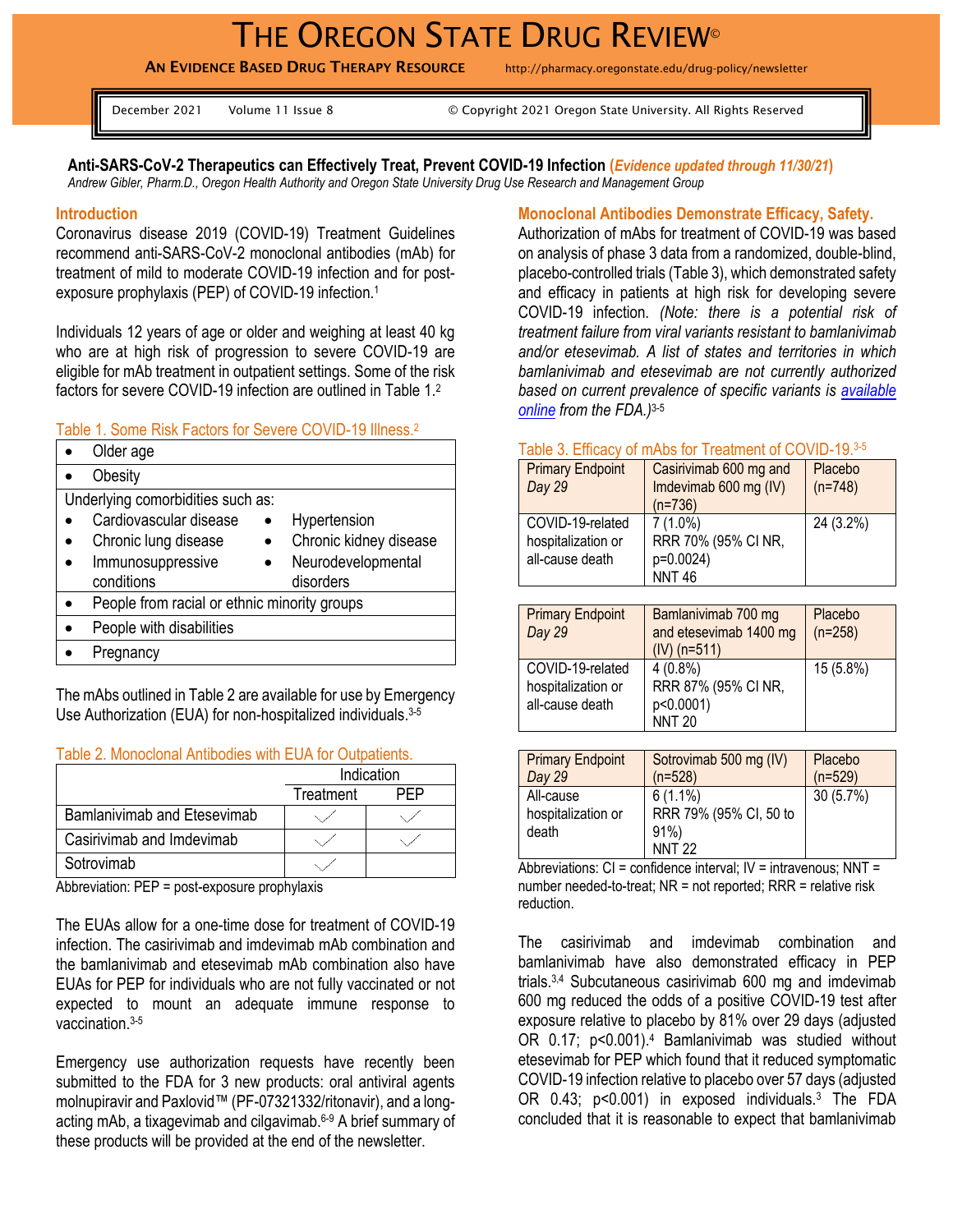and etesevimab together may also be safe and effective for PEP based on the totality of evidence.<sup>3</sup>

All 3 mAbs were well tolerated in clinical trials, with an incidence of infusion-related reactions similar to placebo at about 1%. Few cases of anaphylaxis were reported, and all resolved with treatment.3-5

The U.S. Department of Health and Human Services (HHS) currently distributes these treatments to the states and they are available at no charge to the patient. Weekly distribution amounts for each state are determined by HHS based on weekly reports of new COVID-19 cases, hospitalization rates, and current mAb utilization. The COVID-19 Community Vulnerability Index is also considered by the Oregon Health Authority.<sup>10</sup>

More information can be found on the OHA [mAb webpage.](https://www.oregon.gov/oha/covid19/Pages/monoclonal-antibody-therapy.aspx?utm_medium=email&utm_source=govdelivery) The OHA can also be contacted with questions at: [ORESF8.LogisticsChiefs@dhsoha.state.or.us](mailto:ORESF8.LogisticsChiefs@dhsoha.state.or.us)

## **Pharmacists Prescribe, Administer REGEN-COV**

On August 31, 2021, the [Public Health and Pharmacy](https://www.oregon.gov/pharmacy/Pages/PFAC.aspx) Formulary [Advisory Committee](https://www.oregon.gov/pharmacy/Pages/PFAC.aspx) (PHPFAC) for the Oregon Board of Pharmacy approved a [protocol](https://www.oregon.gov/pharmacy/Documents/COVID_mAb_Protocol.pdf) for pharmacist prescribing and subcutaneous administration of REGEN-COV. On September 13, the 9<sup>th</sup> amendment of the Public Readiness and Emergency Preparedness (PREP) Act was declared which also allows licensed pharmacists, qualified pharmacy technicians, and licensed or registered pharmacy interns to administer COVID-19 therapeutics subcutaneously, intramuscularly, or orally in accordance with FDA authorization.<sup>11</sup> The 9<sup>th</sup> amendment specifically outlines criteria in which these licensed pharmacy personnel may practice.<sup>11</sup> Such licensees are bound to practice within the scope of the PREP Act just as they would be if practicing under the PHPFAC statewide protocol.

#### **New Therapeutic Options Expected Soon**

On November 30, the FDA Antimicrobial Drugs Advisory Committee reviewed the EUA submission for molnupiravir oral capsules.<sup>12</sup> The FDA is soon expected to review EUA submissions for Paxlovid™ (PF-07321332/ritonavir) oral combination therapy, and AZD7442, a long-acting mAb combination of tixagevimab and cilgavimab.

Molnupiravir is an oral prodrug of the antiviral ribonucleoside analog N-hydroxycytidine which inhibits coronavirus replication. Evidence for efficacy comes from a 5-day course of molnupiravir studied in non-hospitalized, unvaccinated, non-pregnant, COVID-19-positive adults with 5 days or less of mild or moderate symptoms.<sup>12-15</sup> All participants had at least one risk factor for development of severe infection. Study results found molnupiravir decreases the risk of hospitalization ( $\geq$ 24 hours) or all-cause death through 28 days by 3% versus placebo in this population (6.8% vs. 9.7%, respectively; 95% CI, 0.1 to 5.9%; number needed-to-treat [NNT] = 35). 12-15 Only about 6% of trial participants were located in the United States.<sup>12</sup>

Interim analysis of a 5-day course of Paxlovid™ (PF-07321332/ritonavir), with the same primary endpoint and similar eligibility criteria as the molnupiravir trial, found the drug combination reduced hospitalizations or death through 28 days by 5.7% versus placebo (1.0% vs. 6.7%, respectively; p<0.0001; NNT = 18).<sup>16</sup> Efficacy increased if Paxlovid™ was initiated within 3 days of symptom onset.<sup>16</sup> No deaths were reported in patients who received Paxlovid™ as compared to 1.6% in patients who received placebo. About 45% of trial participants were located in the United States. 16

Little information is available at this time to make conclusions about the potential real-world safety of these two oral antiviral products. When molnupiravir was reviewed, the Antimicrobial Drug Advisory Committee voiced concerns about potential teratogenicity, genotoxicity, and mutagenesis of molnupiravir, and the effectiveness of the drug in patients with diabetes, in patients with positive baseline antibodies against COVID-19, and in patients with new COVID-19 variants, such as Omicron (B.1.1.529). 12

AZD7442 (tixagevimab and cilgavimab) is the first mAb cocktail to be studied intramuscularly for both pre-exposure prophylaxis (PrEP) and treatment of COVID-19. In the PrEP trial, more than 75% of participants had co-morbidities that put them at high risk for severe COVID-19 if they were to become infected, including people who are immunocompromised and may have a reduced immune response to vaccination.<sup>17</sup> Participants at the time of screening were unvaccinated adults and had a negative point-of-care SARS-CoV-2 serology test. A one-time injection of AZD7442 reduced the incidence of symptomatic COVID-19 by 83% relative to placebo over 6 months with no cases of hospitalization from COVID-19 or death. 17 In the placebo arm, there were 5 cases of severe COVID-19 and 2 COVID-19-related deaths at 6 months. <sup>17</sup> In an exploratory analysis of the treatment trial in mostly highrisk non-hospitalized adult participants with 3 days or less of mild or moderate symptoms of COVID-19, a one-time injection of AZD7442 reduced the incidence of hospitalization from COVID-19 or all-cause death by 88% relative to placebo through Day 29.17

# **Conclusion**

These therapies under EUA provide more tools to potentially prevent the development of severe COVID-19 infection. Both REGEN-COV and AZD7442 provide convenient alternative routes of administration for mAb therapy that do not require intravenous line placement. The new oral antivirals may also provide convenient options for patients who present early with